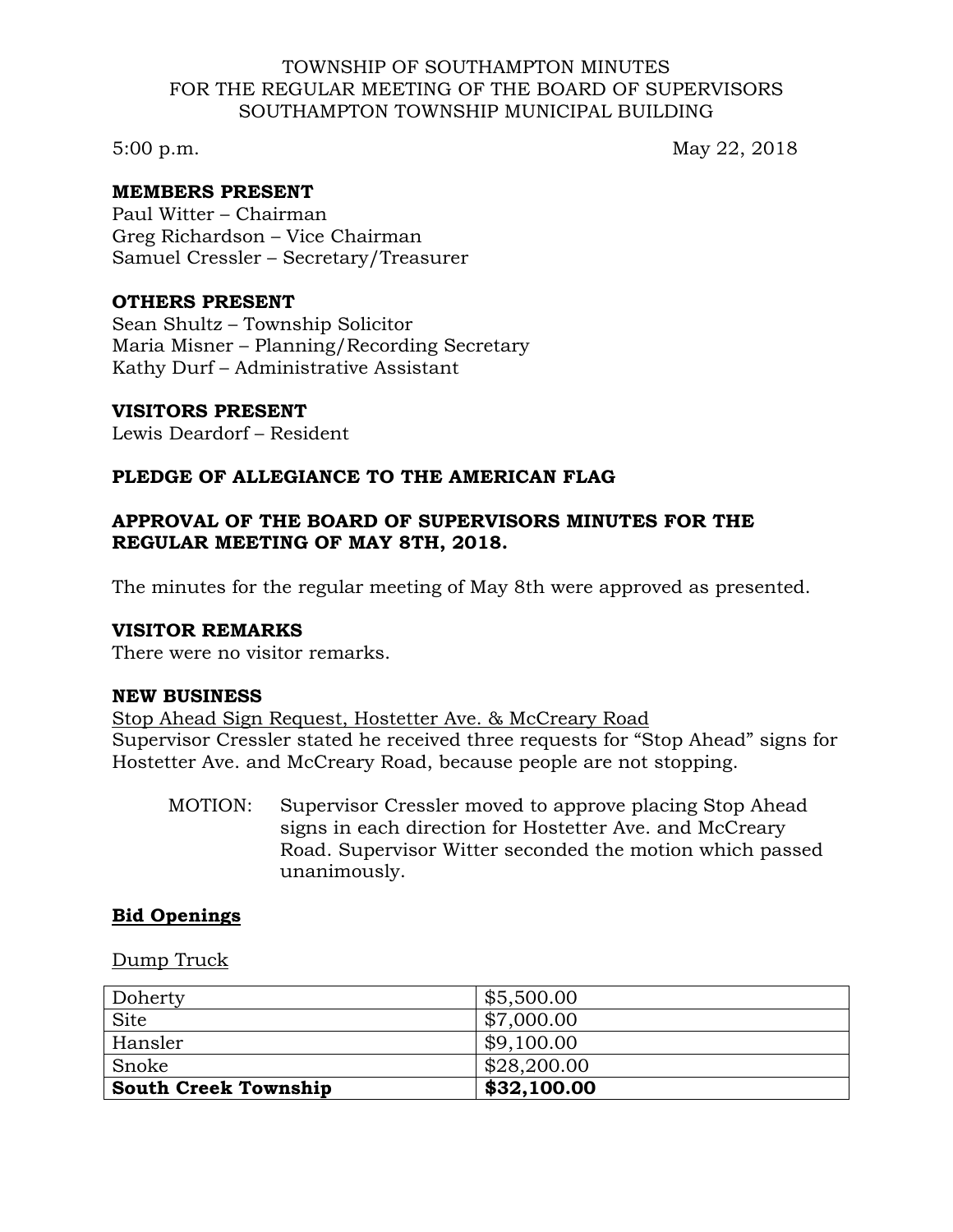# MOTION: Supervisor Witter moved to sell the 2002 GMC dump truck to South Creek Township for \$32,100.00. Supervisor Cressler seconded the motion which passed unanimously.

# Aggregate

FOB Plant

|                 | New Enterprise | Pennsy  | Winner         |
|-----------------|----------------|---------|----------------|
| 2A              | \$8.50         | \$7.42  | Pennsy         |
| $\overline{57}$ | \$11.50        | \$11.31 | Pennsy         |
| 67              | \$11.50        | \$11.31 | Pennsy         |
| 8               | \$13.60        | \$14.00 | New Enterprise |
| $AS-3$          | \$17.25        | \$11.25 | Pennsy         |
| $R-3$           | \$13.10        | \$11.25 | Pennsy         |
| $R-4$           | \$13.10        | \$14.21 | New Enterprise |

MOTION: Supervisor Witter moved to award New Enterprise the bid for 8's and R-4 Aggregate, and award Pennsy the bid for 2A, 57, 67, AS-3, R-3, for FOB Plant. Supervisor Richardson seconded the motion which passed unanimously.

| Delivered       |                |         |                |
|-----------------|----------------|---------|----------------|
|                 | New Enterprise | Pennsy  | Winner         |
| 2A              | \$12.80        | \$12.72 | Pennsy         |
| 57              | \$15.80        | \$16.11 | New Enterprise |
| $\overline{67}$ | \$15.80        | \$16.11 | New Enterprise |
| 8               | \$17.90        | \$18.80 | New Enterprise |
| $AS-3$          | \$21.55        | \$16.05 | Pennsy         |
| $R-3$           | \$17.40        | \$16.05 | Pennsy         |
| $R-4$           | \$18.40        | \$19.01 | New Enterprise |

| MOTION: | Supervisor Witter moved to award New Enterprise the bid for |
|---------|-------------------------------------------------------------|
|         | 57, 67, 8, R-4, and award Pennsy the bid for 2A, AS-3, R-3, |
|         | delivered. Supervisor Richardson seconded the motion which  |
|         | passed unanimously.                                         |

Fuel Rack Plus

| <b>Timmons</b> | \$2.513 | ററ<br>$\mathbf{m}$<br>「ゆ.∠∠    |
|----------------|---------|--------------------------------|
| Suburban       | \$2.58  | ∩∩≂<br>$\mathbf{C}$<br>™ ∿ .∠∠ |

| MOTION: | Supervisor Witter moved to award the fuel bid to   |
|---------|----------------------------------------------------|
|         | Timmons, Supervisor Richardson seconded the motion |
|         | which passed unanimously.                          |

Road Oil

CRS-2PM

| -тт.<br>ammakers<br>паг<br>____ | œ<br>ъ. |
|---------------------------------|---------|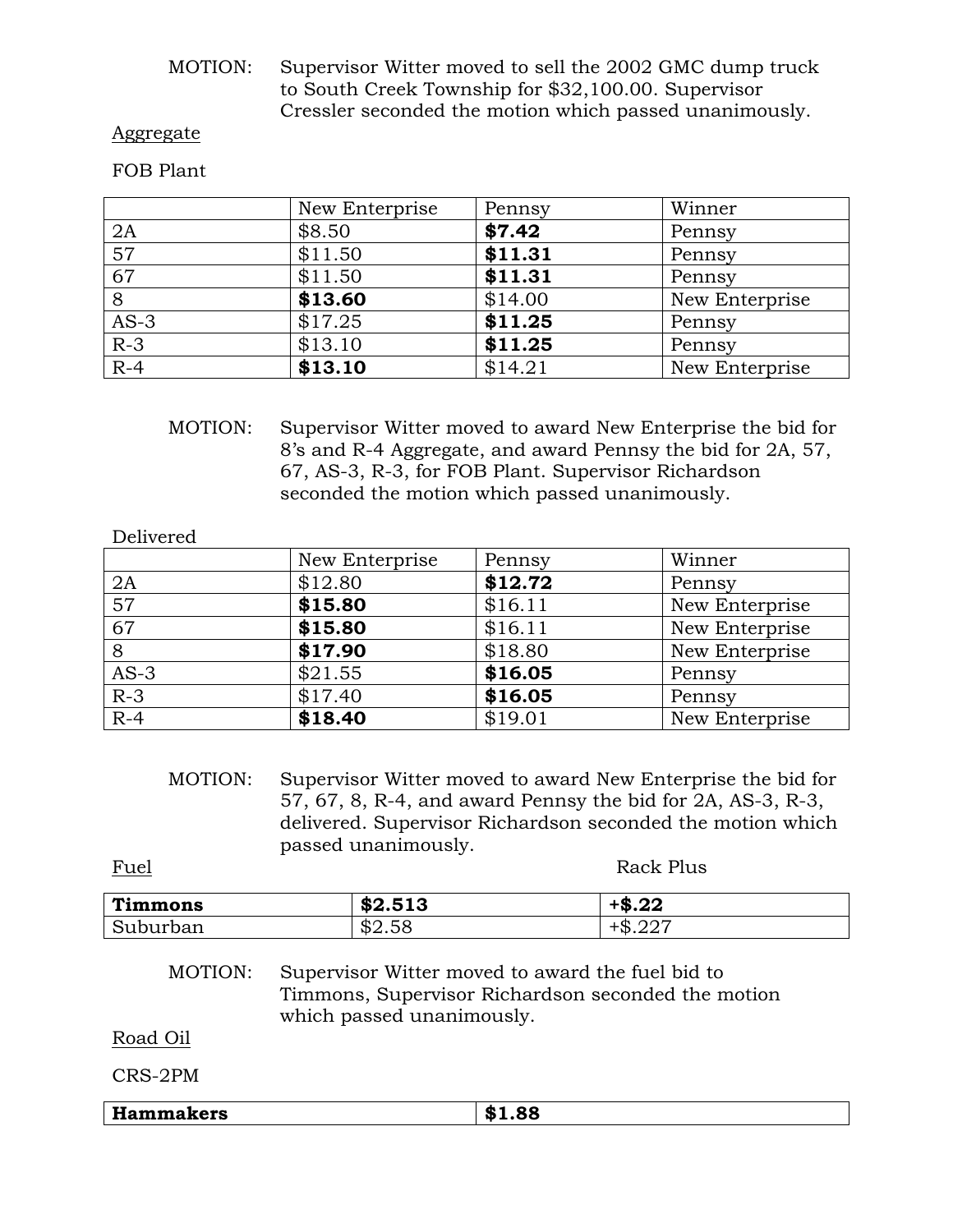MOTION: Supervisor Witter moved to award Hammakers the bid for CRS-2PM. Supervisor Cressler seconded the motion which passed unanimously.

CRS

| .<br>œ<br>50<br>. | <b>Hammakers</b> | $\cdots$ |
|-------------------|------------------|----------|
|-------------------|------------------|----------|

MOTION: Supervisor Witter moved to award Hammakers the bid for CRS. Supervisor Cressler seconded the motion which passed unanimously.

Road Equipment

|                  | Truck<br>Dump | Roller   | Chipper  |
|------------------|---------------|----------|----------|
| <b>Hammakers</b> | \$115.00      | \$150.00 | \$395.00 |

MOTION: Supervisor Witter moved to award Hammakers the bid for Road Equipment. Supervisor Cressler seconded the motion which passed unanimously.

Patching of Roads

| <b>Snokes</b>  | \$34,675.48 |
|----------------|-------------|
| New Enterprise | \$39,150.00 |
| Affordable     | \$49,633.48 |

MOTION: Supervisor Witter moved to award Snokes the bid for Patching of Roads. Supervisor Richardson seconded the motion which passed unanimously.

Paving of Roads

| <b>Snokes</b>  | \$204,970.23 |
|----------------|--------------|
| New Enterprise | \$212,307.00 |
| Wilson         | \$256,021.00 |
| Affordable     | \$261,195.60 |

MOTION: Supervisor Witter moved to award Snokes the bid for Paving of Roads. Supervisor Richardson seconded the motion which passed unanimously.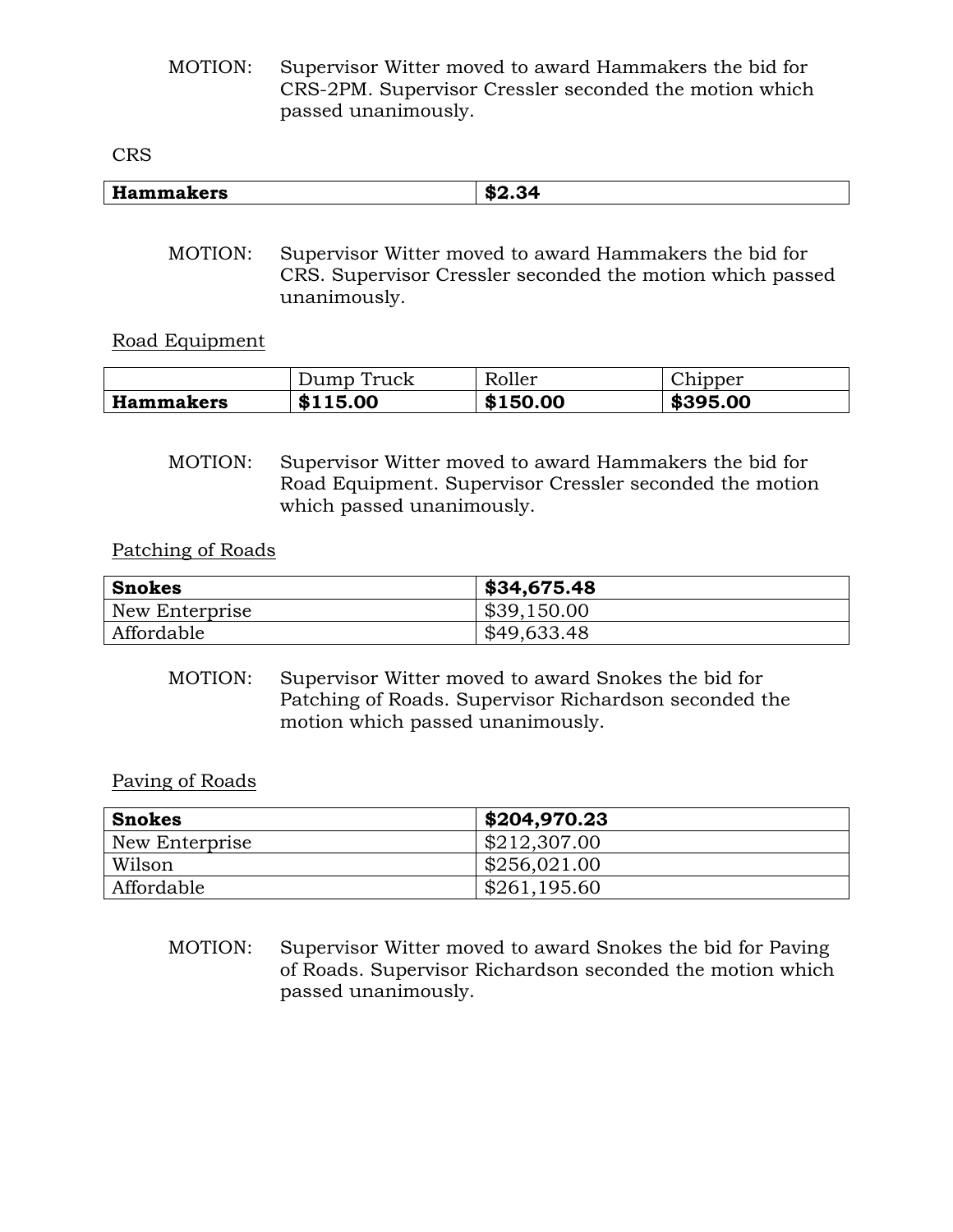# **SUBDIVISIONS**

### SD2018-008 Lewis Deardorf

The subdivision is to subdivide a 4-acre lot along Molly Pitcher Highway and a 38-acre lot behind. There is an existing right-of-way and agreement.

- MOTION: Based upon the recommendation of Vince Elbel, SEO, Supervisor Witter moved to approve the Non-Building Waiver. Supervisor Cressler seconded the motion which passed unanimously.
- MOTION: Supervisor Richardson moved to approve the waiver of Plan Scale (31-701.A). Supervisor Cressler seconded the motion which passed unanimously.
- MOTION: Supervisor Cressler moved to approve the Length of Cul-desac on a private drive (31-805.7). Supervisor Witter seconded the motion which passed unanimously.
- MOTION: Based upon the recommendation by the Planning Commission, Supervisor Witter moved to approve the Final Land Subdivision for SD 2018-008 Lewis Deardorf. Supervisor Cressler seconded the motion which passed unanimously.

# **REPORTS OF TOWNSHIP OFFICIALS AND AGENCIES**

Pineville Road Permit – Kathy Durf asked Solicitor Shultz about issuing a permit on Pineville Road to a resident who did not think he needed to pay for a permit. Solicitor Shultz replied that his office will be sending him a letter indicating that the resident will be required to pay for a Land Use Permit.

Cumberland Valley Rail Trail Update – Maria Misner reported that SCPRA received a grant for \$22,000 for a feasibility study for the trail extension into Southampton Township. Rettew was selected to perform the study which will begin soon.

PennDOT Connects – Maria Misner stated PennDOT Connects has opened their website to begin taking requests to partner for projects. She contacted them regarding the portion on the Orrstown Road (Rt. 533) that was scheduled for surface work this summer. She is going to request widening and paving the berms. If the Rail Trail is successful, it would be a very good reason to reduce the speed limit on the Orrstown Road.

Transource Energy Update – Maria reported that Transource Energy is putting in an application with the Pennsylvania Public Utility Commission that she has read. The application indicates that it is a conditional use and they will comply with Township Ordinances.

Transource is planning on obtaining approximately eight acres from Ken Sand's property next to I-81. As a result of this, they have notified Mr. Sands that his property will have to come out of the Ag Security Area. She will contact Mr. Sands to discuss this further.